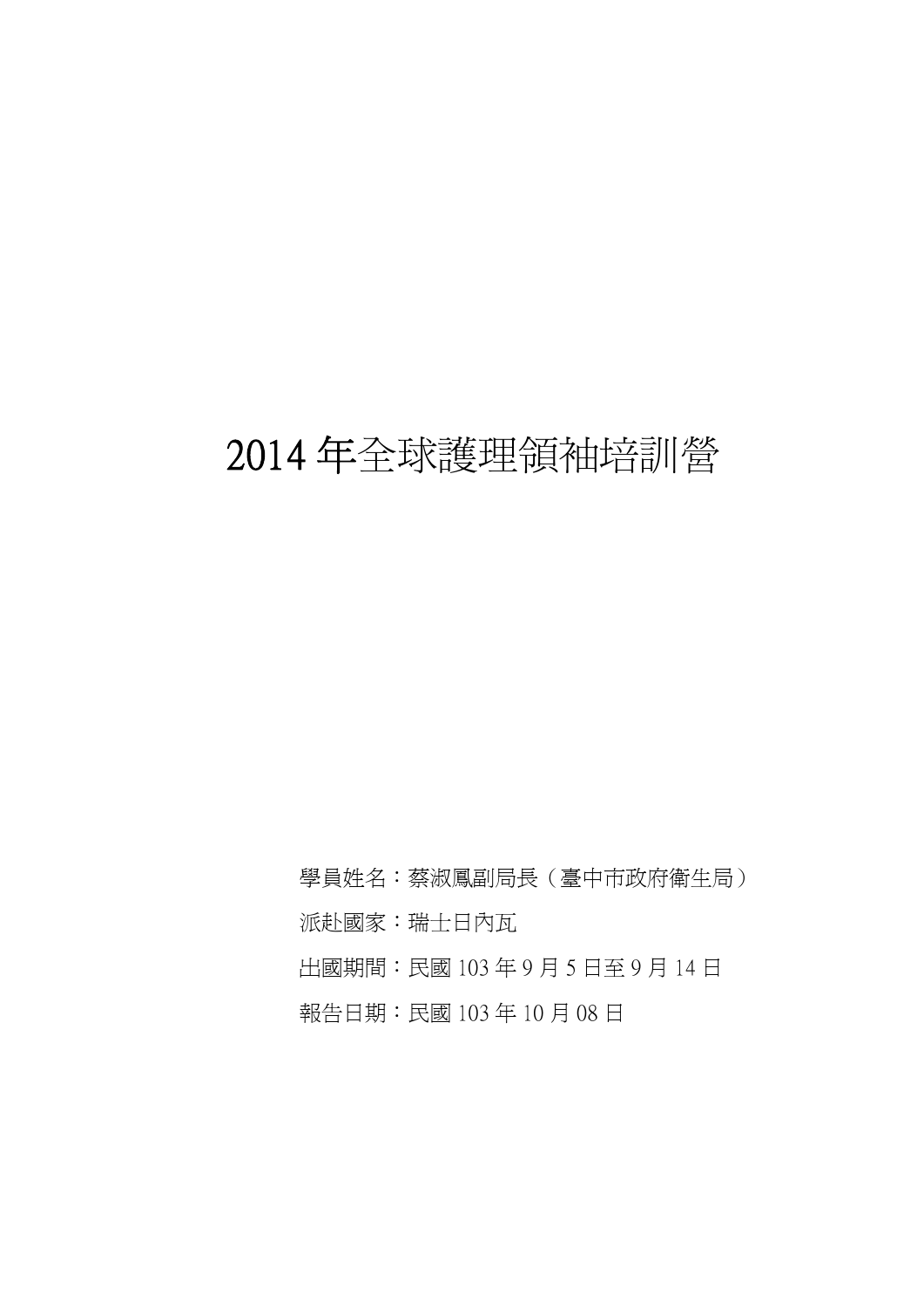# 目錄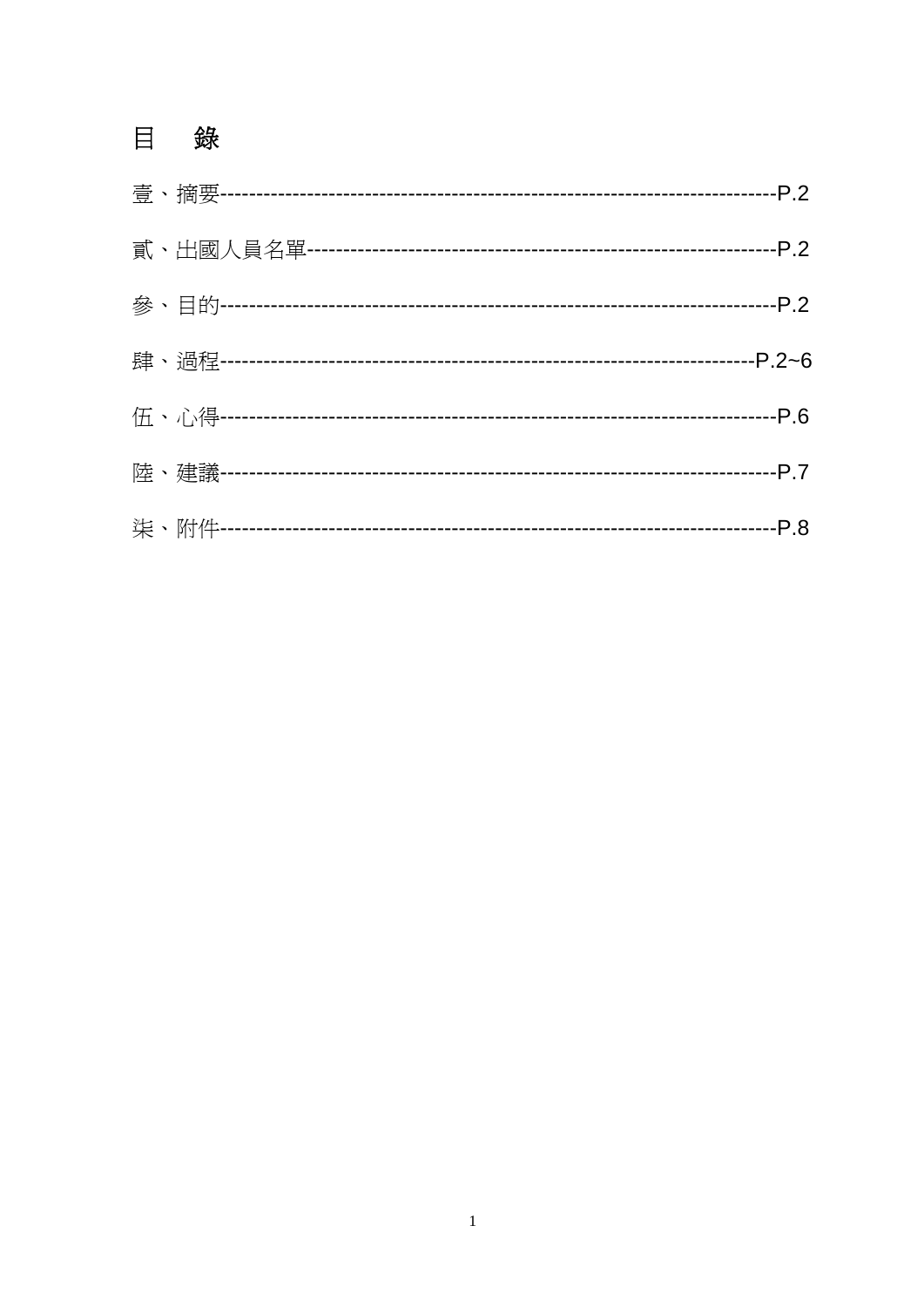#### 壹、摘要

本次出國由台灣護理學會經評選,全額經費支持薦送台灣二位代表參 加 2014 年國際護理協會(International Council of Nurses, ICN)主辦之全 球護理領袖培訓營,本期以「領導與治理」為培訓主題,目的在提昇護 理主管學員之領導與治理量能及建立國際領導網絡。

#### 貳、 出國人員名單:

| 序號 | 單位       | 姓名  | 職稱  |
|----|----------|-----|-----|
|    | 臺中市政府衛生局 | 蔡淑鳳 | 副局長 |
|    | 國立成功大學   | 陳靜敏 | 教授  |

#### 參、 目的:

- 一、認識領導的優勢與領域(To realize leadership strengths and areas?)。
- 二、深入了解全球衛生照護的挑戰(To understand a deeper understanding of global health care challenges)。
- 三、熟悉策略規劃與思考技巧(To be familiar with strategic planning and thinking skills)。
- 四、持續國際領導網絡(To be lasting international leadership networks?)。
- 五、承擔國際與全球更高的領導角色(To take on higher leadership roles nationally and globally)。
- 六、建立策略性聯盟(To build the strategic alliance)。
- 七、對政策挑戰發展正面影響(To effect positive policy challenge)。

#### 肆、渦程:

感謝台灣護理學會支持 ICN 2014 年 9 月 6 日至 12 日於瑞士日內瓦辦 理之「全球護理領袖培訓營-Global Nursing Leadership Institute, GNLI」, 這次主題是「Governance and Management」。學會是在 2013年12月9日 ~31 日開放受理國內護理同仁,依照 ICN 申請辦法送件報名,並於 2014 年 1 月底公告,很榮幸我們兩位獲初審推薦。2014 年 7 月獲台灣護理學 會通知經國際護理學會審核,我們兩位於全球 128 位申請者中獲複審推 薦。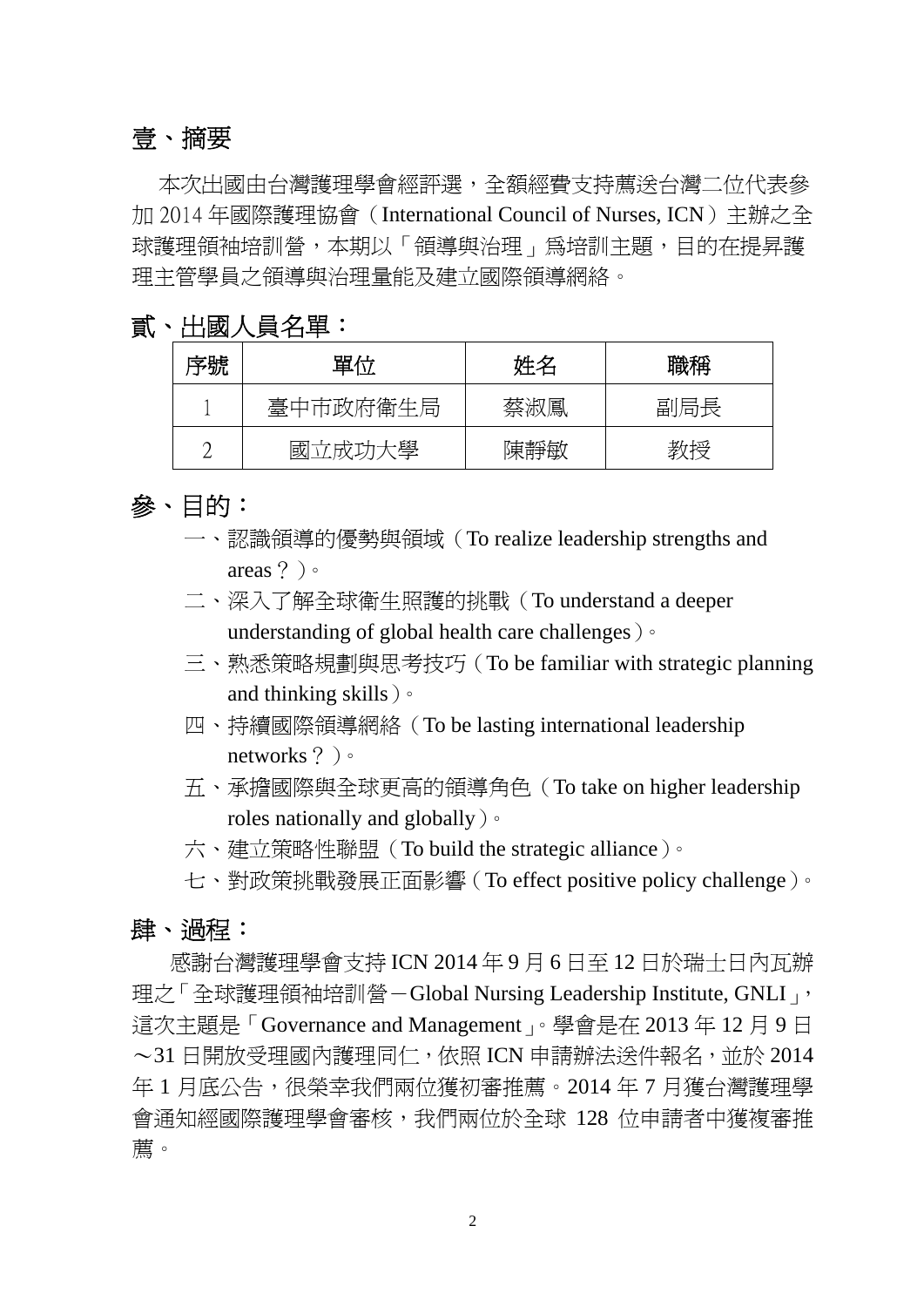這次學員共有 30 個國家 35 位學員,分布在亞洲 (15 位)、南美洲 (2 位)、北美洲(4位)、歐洲(6位)、非洲(6位)及大洋洲(3位),背 景包括政府組織、非營利組織、學術界與臨床界,其中有 6 位男士。培 訓過程分為三階段:

- 一、培訓前置準備
	- (一)申請書準備:重點包括個人的學經歷,學經歷評估重點包 括責任、成就與英語能力,還有申請人參加的短中長期目 標及個人願景。
	- (二)獲ICN 通知後,ICN 透過8個行動,每個行動都有清楚學 員應完成的時間與工作目標,內容包括:
		- ① Preferred name
		- ② GNLI Webpage
		- ③ ICN Leadership Assessment Tool
		- ④ NEO personality Inventory
		- ⑤ Cultural, religions and nutritional information
		- ⑥ Health and mobility issues
		- ⑦ Country profile
	- (三)本次培訓議題 Governance and Management,事前閱讀資料:
		- $\circled{1}$  Moving forward: nurses are key to achieving the United Nations Development Program's Millennium Development Goals
		- ② Discovering Your Authentic Leadership
		- ③ Manage Your Energy, Not Your Time
		- ④ How Management Teams Can Have a Good Fight
		- ⑤ Transforming care strategies and nursing-sensitive patient outcomes
		- ⑥ The Role of European Union Law and Policy
		- ⑦ Framework for assessing governance of the health system in developing countries: Gateway to good governance
		- ⑧ Organizational culture in hospitals with shared governance
		- ⑨ Understanding the persistent gender gap at the highest levels
		- ⑩ Codes of Good Governance Worldwide: What is the Trigger?
		- ⑪ Best Practices in Corporate Governance:What Two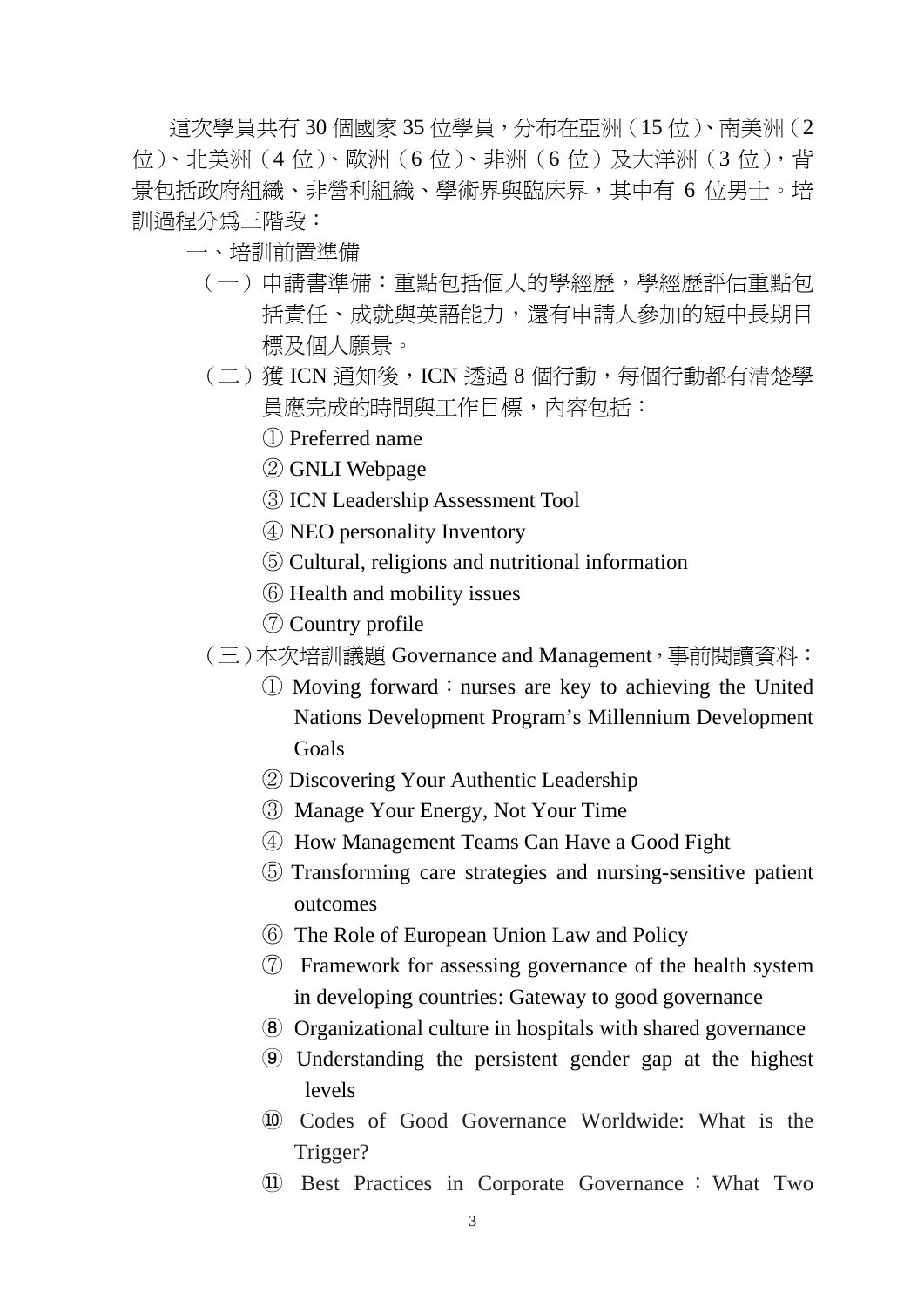Decades of Research Reveals

- ⑫ 2014 Nurses A Force for Change
- 二、培訓運作方式
	- (一)課程表及演講者如附件一。
	- (二)本課程採行動式體驗學習,不同大小翻轉分組的小組討 論、演講、參訪WHO及UN、實際個案分析、人格特質及 領導能力自我評量與檢視。
	- (三)透過討論與報告過程,讓學員之間有機會聽見與看見不同 區域、不同國家及不同個人特質的表現,還有每位學員都 會有發言與報告機會。另外從培訓的餐敘設計,讓學員之 間能建立熟悉度與夥伴網絡,並在培訓前後測量彼此之間 的互動與熟悉程度。
- 三、培訓課程摘要
	- 第一天(9月6日):
	- (一)報到及環境介紹:由主辦單位Dr. Stephanine Ferguson 及幹 事Sonia Fernandes 分三梯進行。
	- (二)1.5小時媒體訓練:主講者為Daniele Castle,講述受訪時需 具備之態度與需掌握之重要訊息,透過實際演練讓學員練 習以2分鐘傳達三個重要訊息。
	- 第二天(9月7日)
	- (一)全球護理領導學苑(Global Nursing Leadership Institute, GNLI)簡介:Dr. Ferguson 運用整個上午介紹 GNLI 之培 訓目的與願景,透過分散各國家代表來分組討論 (Leadership Development Teams; LDTs),讓學員從中學習 不同國家之護理議題與其問題解決法。
	- (二)影響 WHO 健康政策:下午上半場由 ICN Nurse Consultant Yukiko Kusano 主講,內容為第 67 屆世界衛生大會第 13.1 Agenda 為非傳染性疾病的防治(Prevention and control of non-communicable diseases), 及第 15.8Agnda 議程的累西 腓健康人力資源政治宣言之後續:延續全民健康照護承諾 (Follow-up of the Recife Political Declaration on Human Resources for health: Renewed commitments towards universal health coverage)。講師以 2 議題為例,分兩組討論練習。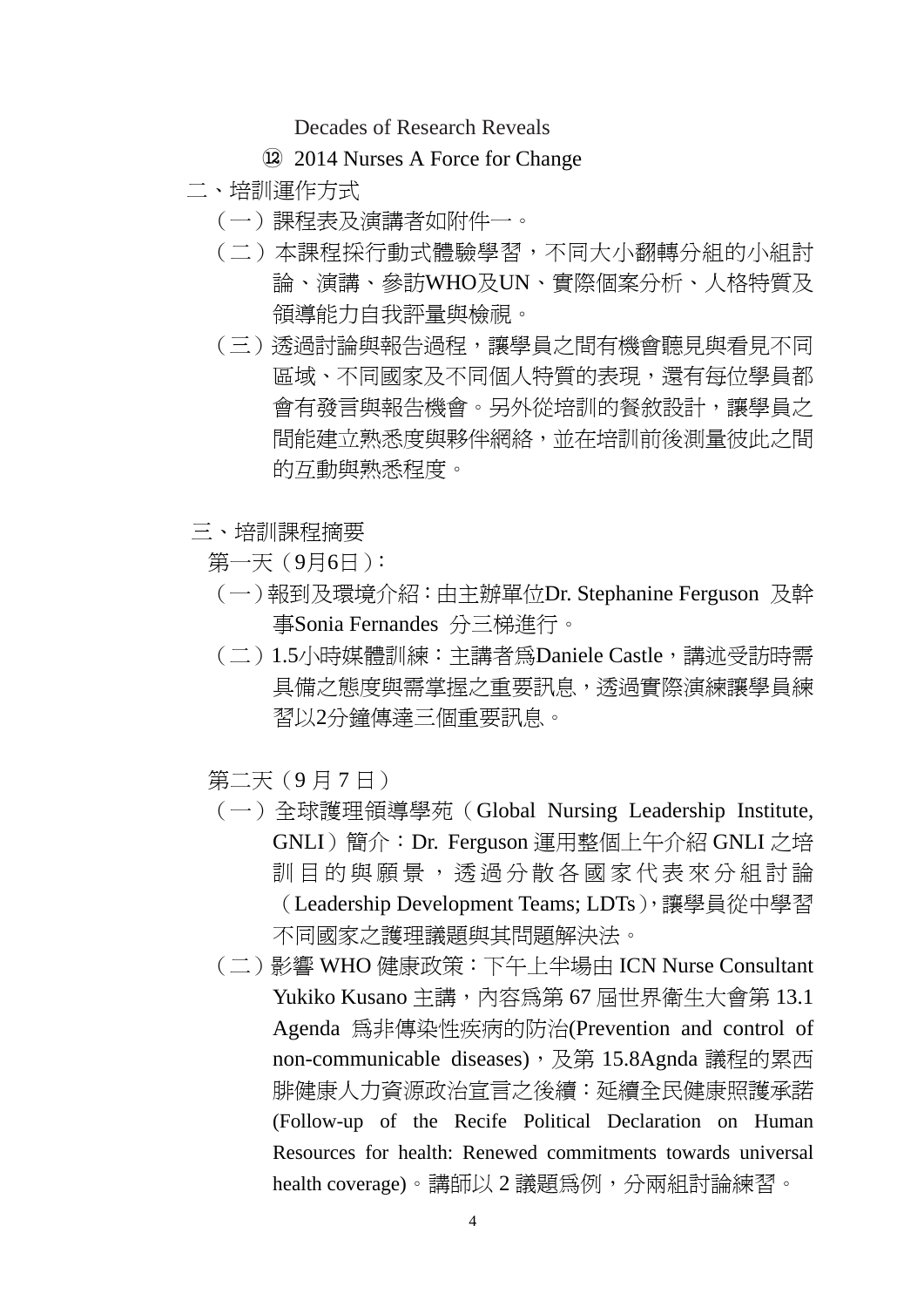- (三)治理與領導經驗談:下午下半場為 Prof. Rowaida Al-Ma'altah 主講,以自身經驗分享好的治理與領導特質為 何。
- 第三天(9月8日)
	- (一)0700-0800:老師帶領健康操活動,可自由參加。
	- (二)0900-1030:台灣駐瑞士台北文化經濟代表團日內瓦辦事 處俞大雷大使銜處長為學員說明台灣政府如何利用治理 與領導策略來突破外交困境。
	- (三)1030-1200:Dr. Ferguson 介紹如何發展「個別之發展計畫 (Individual Development Plan; IDP), 並於最後一天簡報、 繳交三個發展目標供學苑後續追蹤。
	- (四) 1300-1700: Dr. Diana Mason 主講政策、政治與媒體,強 調護理參與政治運作之必要性。

第四天(9月9日)

- (一) 0900-1200: Dr. Diana Mason 為此時段講師, 學員共分為 六組,各組各模擬 1 種召開記者會時會遭記者追問之狀況 題。
- (二)1300-1700:Dr. Ginka Toegel 負責分析每位學員填寫之「領 導風格與個人特質問卷 (Leadership styles and individual survey results), 此階段分 10 組, 提供不同情境案例讓每 組成員判斷討論,以辨別出不同人格特質會有的決策風 格,最後再告知各組之成員屬性。

第五天(9 月 10 日)

- (一)聯合國參訪:由導覽人員帶領介紹。
- (二)世界衛生組織參訪:由 Ms.Anneffe Nkowane 負責接待,席 間展示一段尚未公開之護理價值短片。

第六天(9 月 11 日)

 $(-)$  0900-1030: 由 Dr. Fariba Al-Darasi 主講 EMRO Region : trategies in Governance and Management,分析其中轄區內 22 個國家中相同與相異之三件健康與護理議題,並說明依 據該分析在中東地區推動之護理策略。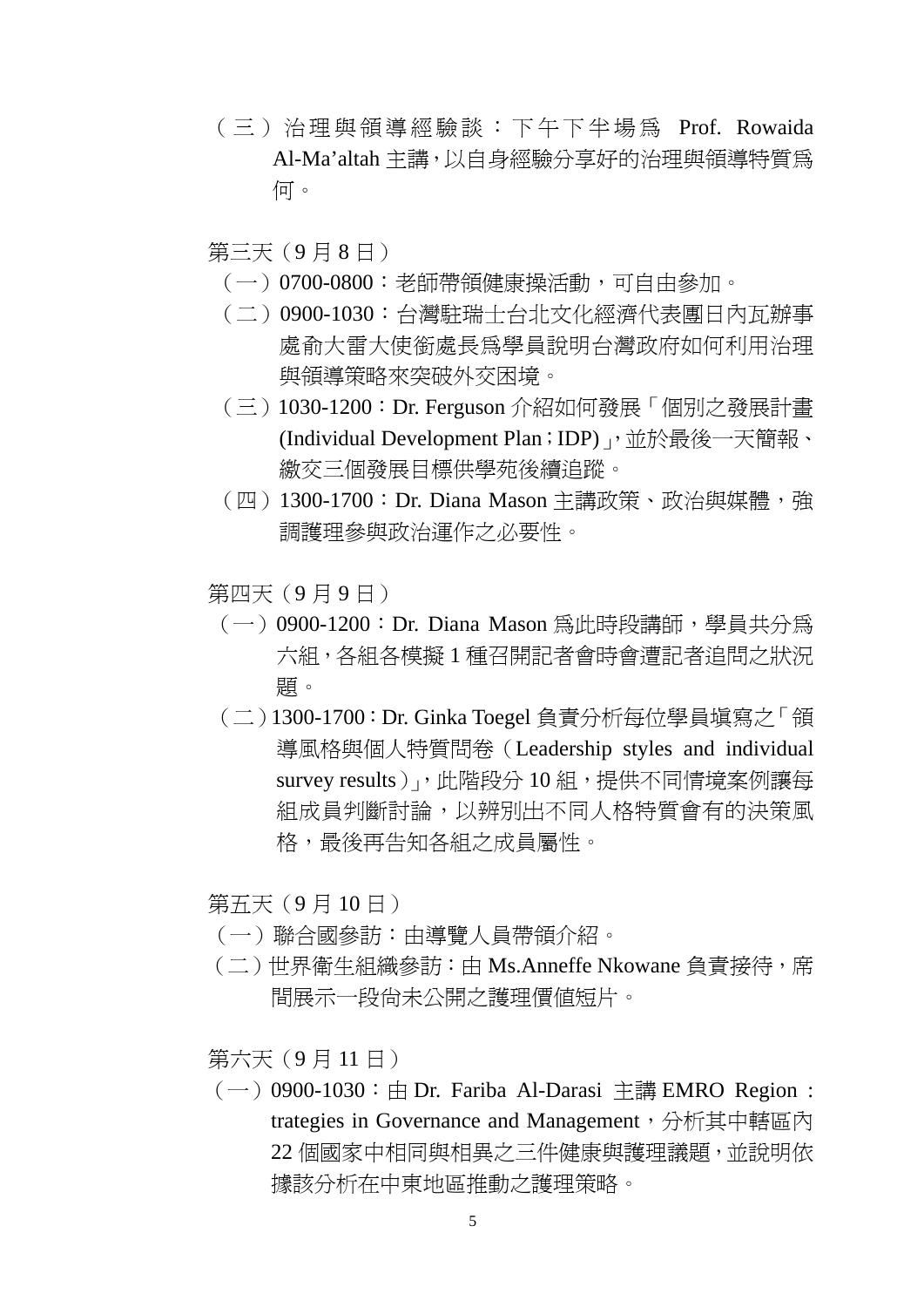- (二)1030-1200:Dr. Sheila D.Tlou 分享推動 HIV 治療及預防注 射之經驗。
- (三)1330-1500:以 Panel Discuss 的方式呈現護理法規實例。 首先由 ICN Nurse Consultant Jean Barry 介紹 ICN 在護理 與助產法規提擬,討論過程與結果;後由ICN之 CEO David Benton 分享其研究結果,並比較各國護理法規之異同。接 著再由 Dr. Fariba Al-Darasi 說明 WHO EMRO 自 1994 年 至今已建置完成的護理法規。
- (四)1500-1630:由 Mr. Jack Gibbs 主講「慈善機構管理 (Governance and Management: Financial and Philanthropic Industries)」。
- (五)1630-1900:分組報告,每組發言 6 分鐘,再 QA 回應。
- 第七天(9 月 12 日)
	- (一)0830-0930:每人分享未來預達成之目標。
	- (二) 0930-1100:David Bezton 要求學員們在 10 分鐘內提出 CEO 所會面臨的任何問題,在由他即席回答。
	- (三)1100-1130:課程評值。
	- (四)1200-13:00:結業典禮。
	- (五)1400:賦歸。
- 伍、 心得:
	- 一、「領導與治理」是旅程(Journey),必須先釐清選擇與堅持價 值,透過持續調整與平衡過程,達成目標;護理應該超越護 理,衛生議題的改變也必須超越衛生議題的運作,如參與政
		- 治、建立支持性的社會關係網絡。
	- 二、透過這次培訓能體驗、強化與反思個人與團體的領導量能, 例如每位學員會認識自己的領導人格特質屬性與領導能力的 優勢與限制,也可以觀察來自不同世界區域演講專家的領導 及治理的經驗與角色功能。
	- 三、透過這次培訓,可以從學員國家報告增加深化國際衛生議題, 如 Non-Communication Disease (NCD), Universal Health Coverage (UHC), Partnership and Alliance 。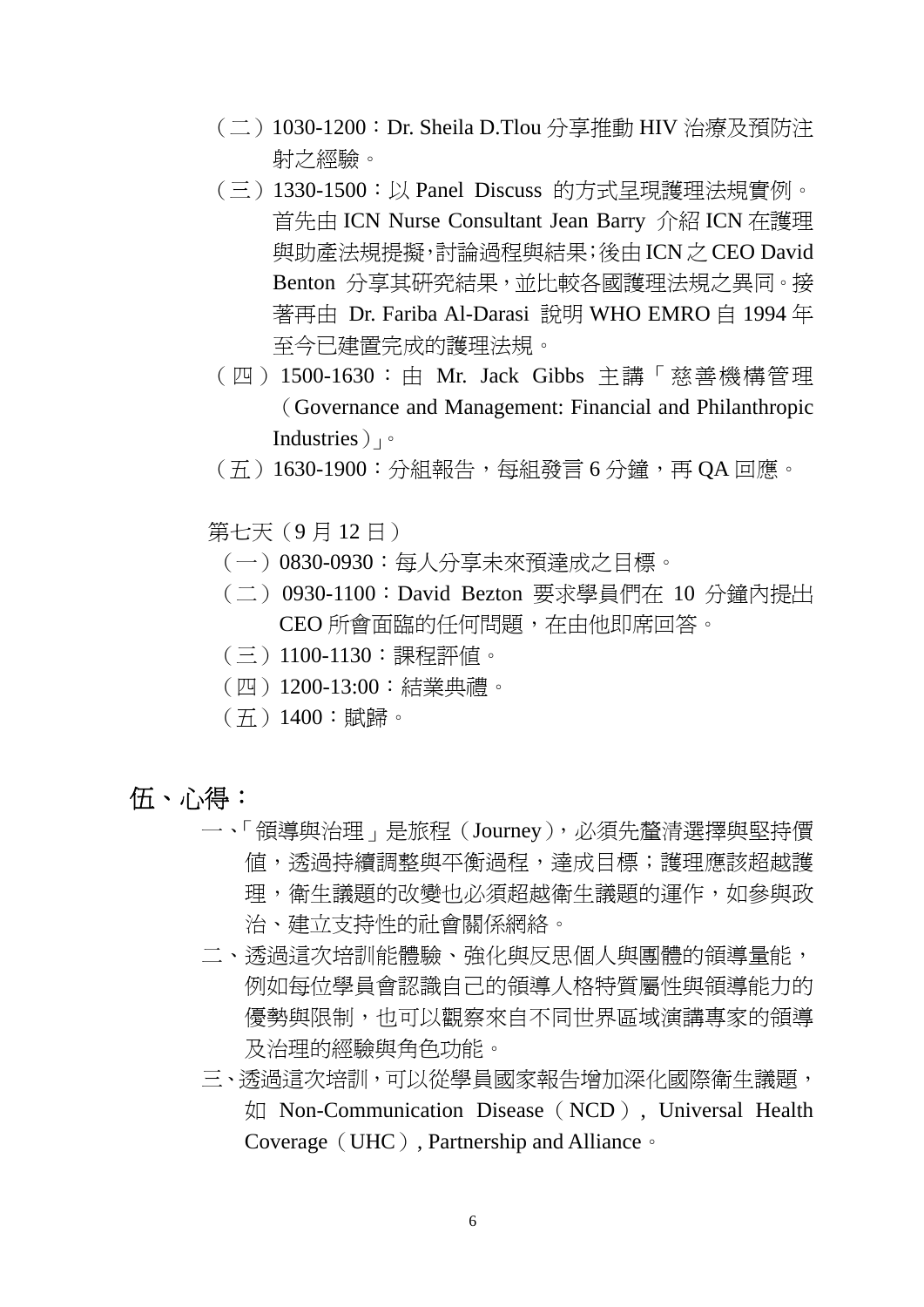# 陸、 建議:

一、GNLI 的培訓設計及帶領人的角色功能是特色、值得台灣護理 學員培訓、護理領導與護理人才參考。

# 柒、 附件:

一、課程表及演講者。